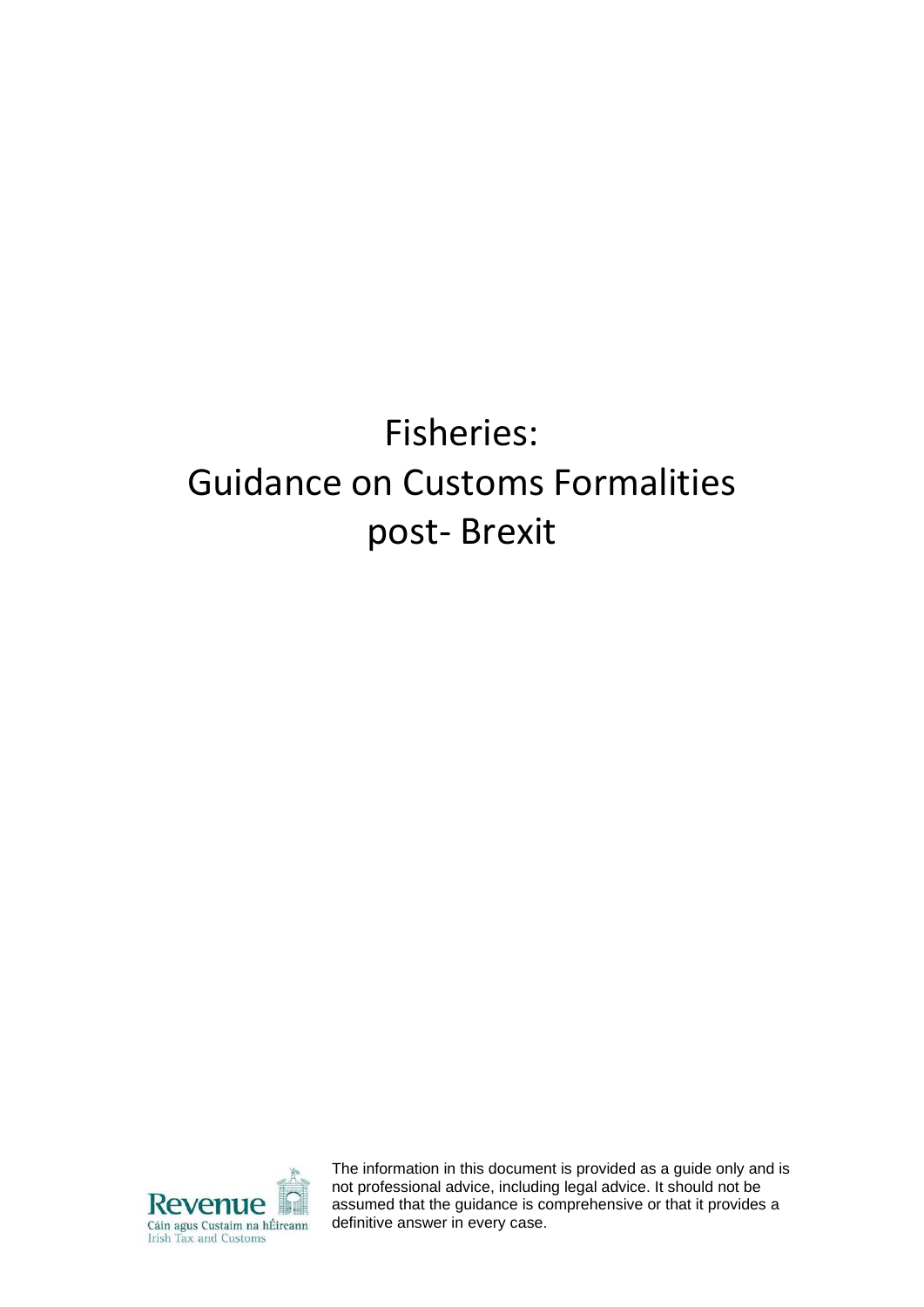### **Contents**

| Customs formalities for EU and UK flagged fishing vessels landing at designated IE ports  4 |  |
|---------------------------------------------------------------------------------------------|--|
|                                                                                             |  |
|                                                                                             |  |
| Origin Conditions Required to claim preference under the EU-UK Trade and Cooperation        |  |
| Customs Requirements for fish landed by Third country, including UK, flagged vessel  6      |  |
|                                                                                             |  |
|                                                                                             |  |
|                                                                                             |  |
|                                                                                             |  |
|                                                                                             |  |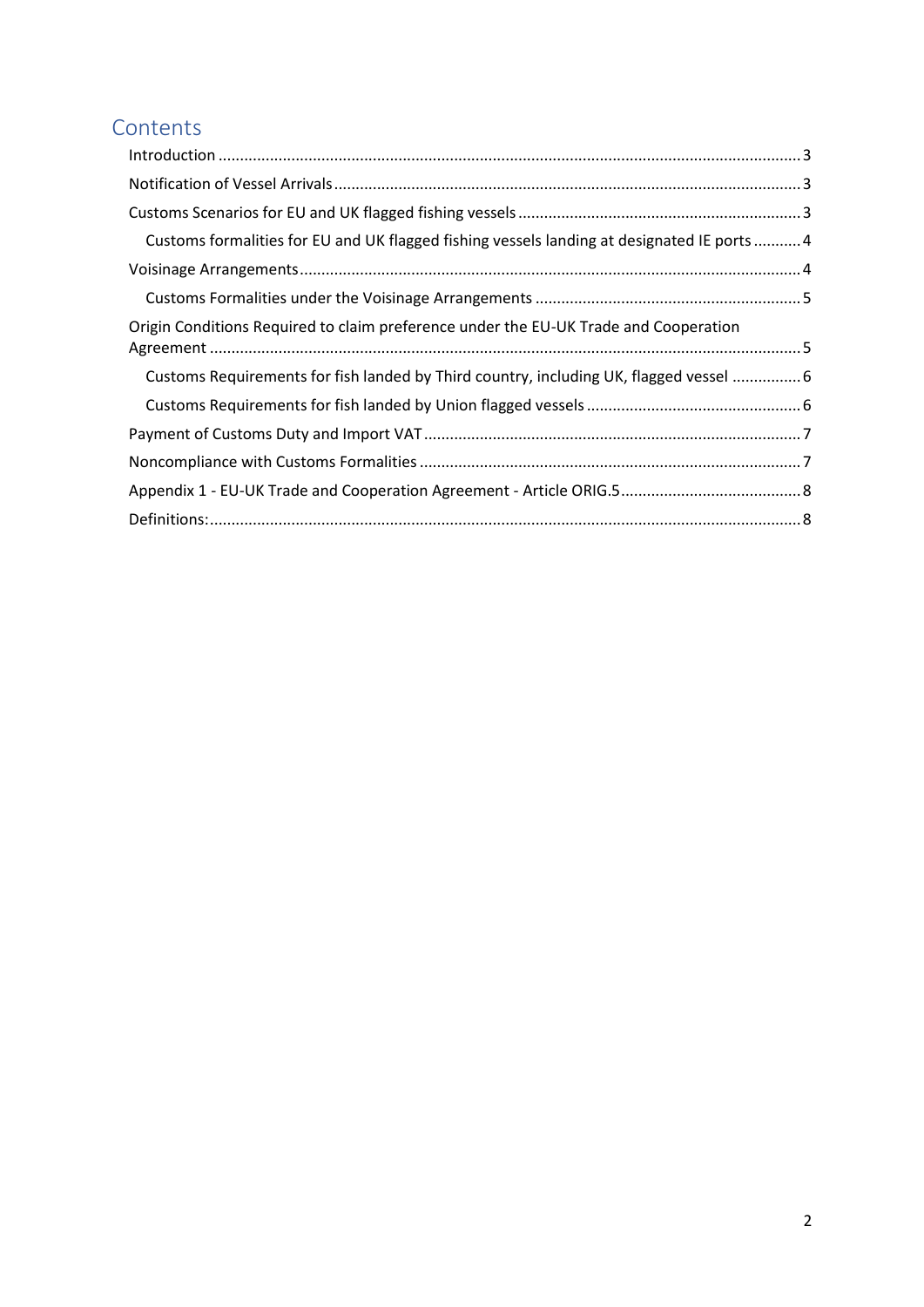#### <span id="page-2-0"></span>Introduction

From 1 January 2021, the UK has left the EU and fresh fish caught by UK flagged vessels can only be landed in Ireland at the two ports designated for direct landings by fishing vessels registered in third countries (i.e. Killybegs and Castletownbere).

From 1 February 2021, five additional ports are approved by Revenue to load/unload goods, stores and conveyances for third country fishing vessels; Greencastle, Rathmullen, Burtonport, Howth and Rosamhíl. These ports have been approved by the Sea Fisheries Protection Authority (SFPA) to load/unload fish product for UK fishing vessels **registered in Northern Ireland only**. Details can be found on the SFPA [website.](https://www.sfpa.ie/What-We-Do/Trade-Market-Access-Support/IUU-Fishing/Third-Country-Transhipment-and-Landings) Importers from third country flagged vessels to the seven designated ports outlined above are required to adhere to customs formalities at these ports. Customs formalities, including the need to make declarations of imported products are a requirement for all third country trade with the EU. This guidance document outlines customs requirements for fishers.

Details of other documentation requirements that apply under fisheries legislation to landings of fish by third country vessels post-Brexit can be found on the Sea-Fisheries Protection Authority [website.](https://www.sfpa.ie/What-We-Do/Trade-Market-Access-Support/Brexit-Information)

#### <span id="page-2-1"></span>Notification of Vessel Arrivals

There are no changes to the existing reporting arrangements relating to the movement of vessels into and out of the State under Section 9 of the Customs Act 2015 and [Statutory Instrument No. 612](http://www.irishstatutebook.ie/eli/2016/si/612/made/en/)  of 2016 - [Customs \(Reports Inwards and Outwards by Vessels\). A](http://www.irishstatutebook.ie/eli/2016/si/612/made/en/) report of the vessel and a report of stores must be declared to Revenue in the prescribed manner not later than 24 hours prior to its entry into the State or upon the vessel's departure from the port of origin if the voyage is less than 24 hours.

The SFPA is responsible for seafood safety and sea-fisheries protection. Third country flagged vessels, including UK and NI registered vessels, must give 4 hours' notice and must be authorised by the SFPA before the intended direct landing of fresh fish. A list of these ports and the conditions required for direct landings by UK and NI registered vessels can be foun[d here.](https://www.sfpa.ie/What-We-Do/Trade-Market-Access-Support/IUU-Fishing/Third-Country-Transhipment-and-Landings) Due to the nonapplicability of third country SPS/food safety requirements for Northern Ireland (NI) vessels, direct landings of frozen fish are also currently permissible in certain designated ports subject to a 3-day notification period. Please see the above link to the SFPA website for further details.

#### <span id="page-2-2"></span>Customs Scenarios for EU and UK flagged fishing vessels

The following table outlines the customs scenarios for EU and UK flagged fishing vessels. The table establishes the customs status of fish in advance of landing, depending on where they were caught and the nationality of the vessel, and the customs formalities required for both EU and UK flagged fishing vessels. Queries on access regulatory trade controls for both seafood safety and sea-fisheries conservation in accordance with the EU-UK TCA should be referred to the SFPA at [SFPABrexit@sfpa.ie](mailto:SFPABrexit@sfpa.ie) .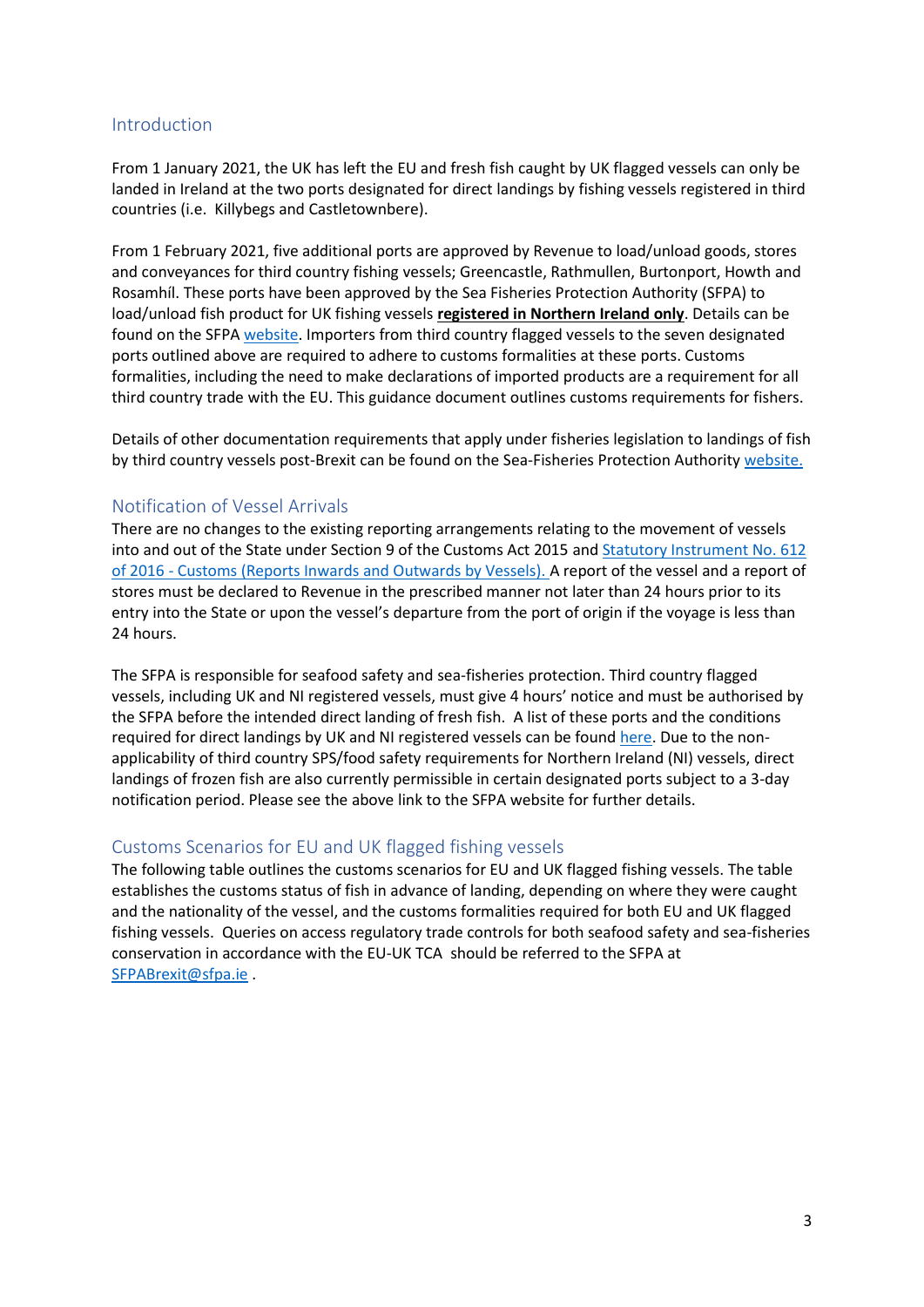<span id="page-3-0"></span>

|  |  |  | Customs formalities for EU and UK flagged fishing vessels landing at designated IE ports |  |
|--|--|--|------------------------------------------------------------------------------------------|--|
|--|--|--|------------------------------------------------------------------------------------------|--|

| Type of                 | <b>Location of catch</b>                                                                                           | <b>Customs status</b>                     | <b>Customs formalities</b>                          | <b>Additional Information</b>                                                                                                                                  |
|-------------------------|--------------------------------------------------------------------------------------------------------------------|-------------------------------------------|-----------------------------------------------------|----------------------------------------------------------------------------------------------------------------------------------------------------------------|
| vessel                  |                                                                                                                    | of fish                                   | in EU                                               |                                                                                                                                                                |
| EU                      | Fish caught in the UK<br>territorial sea<br>$[0-12nm]$                                                             | Non-Union goods                           | <b>ENS</b> waiver                                   | Import declarations<br>submitted using AIS                                                                                                                     |
|                         |                                                                                                                    |                                           | Import declarations<br>required                     | Relief from import duty due<br>to the EU- UK TCA.<br>Preferential origin Tariff of<br>0% must be claimed on<br>import declaration. Import<br>VAT on fish is 0% |
|                         | Fish caught in high seas,                                                                                          | General                                   | <b>ENS</b> waiver                                   | As proof of union status, a                                                                                                                                    |
| fishing                 | including in the UK EEZ or<br>in the EEZ of an EU MS                                                               | presumption of the<br>customs status of   | No customs import<br>declaration required           | T2L can be provided to the<br>fisher by Revenue on                                                                                                             |
| vessel                  | [Fish caught in UK 12-200                                                                                          | Union goods does                          | unless proof of union                               | request. The fisher may be                                                                                                                                     |
|                         | or EU 12-200nm]                                                                                                    | not apply; a proof<br>thereof is required | status is requested by<br>Revenue and Union         | required to show proofs to<br>Revenue                                                                                                                          |
|                         |                                                                                                                    |                                           | status is not satisfied                             |                                                                                                                                                                |
|                         | Fish caught in the<br>territorial sea of an EU MS<br>[EU 0-12nm], i.e. in the<br>customs territory of the<br>Union | Union goods                               | No ENS or customs<br>import declaration<br>required |                                                                                                                                                                |
|                         | Fish caught outside the                                                                                            | Non-Union goods                           | <b>ENS</b> required                                 | ENS submitted using ICS                                                                                                                                        |
|                         | territorial sea of an EU MS,<br>i.e. outside the customs                                                           |                                           |                                                     | Import declarations                                                                                                                                            |
|                         | territory of the Union.<br>[EU 12-200nm, or UK 0-                                                                  |                                           | Import declarations<br>required                     | submitted using AIS                                                                                                                                            |
|                         | 200nm]                                                                                                             |                                           |                                                     | Relief from import duty due                                                                                                                                    |
| UK<br>fishing<br>vessel |                                                                                                                    |                                           |                                                     | to the EU- UK TCA.                                                                                                                                             |
|                         |                                                                                                                    |                                           |                                                     | Preferential origin Tariff of<br>0% must be claimed on                                                                                                         |
|                         |                                                                                                                    |                                           |                                                     | import declaration. Import<br>VAT on fish is 0%                                                                                                                |
|                         | Fish caught in the                                                                                                 | General                                   | No ENS or customs                                   | Fisher must provide proof of                                                                                                                                   |
|                         | territorial sea of an EU MS,<br>i.e. in the customs territory                                                      | presumption of the<br>customs status of   | import declaration<br>required unless proof of      | Union status before a T2L<br>can be provided; this can be                                                                                                      |
|                         | of the Union                                                                                                       | Union goods does                          | union status is                                     | by way of logbook a landing                                                                                                                                    |
|                         | [EU 0-12]                                                                                                          | not apply; a proof                        | requested by Revenue                                | declaration, transhipment<br>declaration and vessel                                                                                                            |
|                         |                                                                                                                    | thereof is required                       | and Union status is not<br>satisfied                | monitoring system data, as                                                                                                                                     |
|                         |                                                                                                                    |                                           |                                                     | appropriate etc                                                                                                                                                |

#### <span id="page-3-1"></span>Voisinage Arrangements

The Voisinage Arrangements between Ireland and Northern Ireland (currently provided for by the [Sea-Fisheries \(Amendment\) Act 2019\)](http://www.irishstatutebook.ie/eli/2019/act/9/enacted/en/html) has provided reciprocal fishing access for IE registered fishing vessels to 0-6nm zone in NI and for fishing vessels owned and operated in NI to fish in the IE 0-6nm zone. The Arrangement is preserved in the EU-UK Trade and Cooperation Agreement by Article FISH.19: Relationship with other agreements. Access to fish in the 0-6nm zones requires prior authorisation. NI registered sea-fishing boats must meet the requirements set out in the UK Fisheries Acts and the EU SMEFF Regulation (2017/2403). The arrangements for Irish sea-fishing boats seeking authorisation for access to fish in the Northern Ireland 0-6nm zone are publishe[d here.](https://www.gov.ie/en/publication/99c1c-access-to-uk-waters/)

The arrangements do not include the 0-6nm zones around GB, the Crown Dependencies (Isle of Man, Guernsey and Jersey).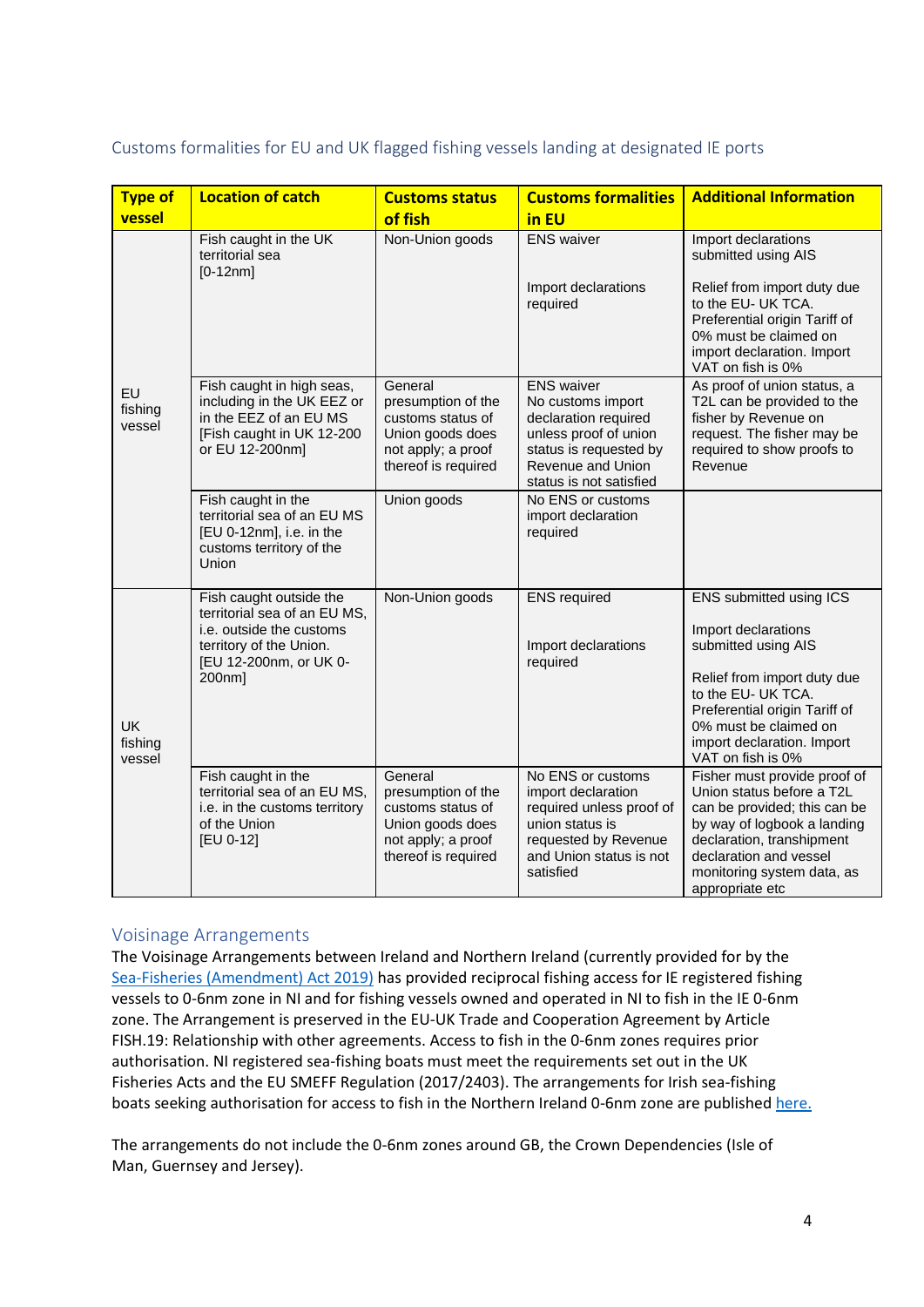The following table sets out the customs formalities applying to fish caught under the Voisinage Arrangements.

| <b>Type of</b><br>vessel                           | <b>Location of catch</b>                                                               | <b>Customs</b><br>status of fish                                                                                          | <b>Customs</b><br>formalities in EU                                                                                                                                      | <b>Additional</b><br><b>Information</b>                                                                                                                                                                                             |
|----------------------------------------------------|----------------------------------------------------------------------------------------|---------------------------------------------------------------------------------------------------------------------------|--------------------------------------------------------------------------------------------------------------------------------------------------------------------------|-------------------------------------------------------------------------------------------------------------------------------------------------------------------------------------------------------------------------------------|
| IE sea-<br>fishing boat                            | Under the Voisinage<br>arrangements fish<br>caught in the NI 0-6<br>nautical mile zone | Non-Union goods                                                                                                           | <b>ENS</b> waiver<br>Import declarations<br>required using AIS<br>and UK origin<br>preference claimed<br>Release for free<br>circulation with relief<br>from import duty | Import declarations<br>required using AIS<br>Relief from import duty<br>due to the EU- UK TCA.<br>Preferential origin Tariff<br>of 0% and Import VAT on<br>Fish is 0%                                                               |
| NI owned<br>and<br>operated<br>sea-fishing<br>boat | Under the Voisinage<br>arrangements fish<br>caught in the IE 0-6<br>nautical mile zone | General<br>presumption of<br>the customs<br>status of Union<br>goods does not<br>apply; a proof<br>thereof is<br>required | No ENS required or<br>customs import<br>declaration required<br>unless proof of<br>union status is<br>requested by<br>Revenue and Union<br>status is not<br>satisfied    | Fisher must provide proof<br>of Union status before a<br>T2L can be provided; this<br>can be by way of logbook<br>a landing declaration,<br>transhipment declaration<br>and vessel monitoring<br>system data, as<br>appropriate etc |

#### <span id="page-4-0"></span>Customs Formalities under the Voisinage Arrangements

## <span id="page-4-1"></span>Origin Conditions Required to claim preference under the EU-UK Trade and

#### Cooperation Agreement

In the Trade and Co-operation Agreement, Article ORIG.5 Wholly Obtained -See Appendix 1; sets out the specific products that shall be considered wholly obtained. This includes fish. Under the EU-UK TCA goods wholly obtained in one party will benefit from application of beneficial tariff treatment in the other, and that fish shall be considered as **wholly obtained** in a party if they are 'products of sea fishing and other products taken from the sea outside any territorial sea by a vessel of a party.' (Likewise, if they are products made aboard of a factory ship of a party exclusively from such wholly obtained fish.) The agreement specifies the conditions required of the vessel of the party to achieve this status:

The terms "vessel of a Party" and "factory ship of a Party" in points (h) and (i) of paragraph 1 mean a vessel and factory ship which:

- (a) is registered in a Member State or in the United Kingdom;
- (b) sails under the flag of a Member State or of the United Kingdom; and
- (c) meets one of the following conditions:
	- (i) it is at least 50% owned by nationals of a Member State or of the United Kingdom; or
	- (ii) it is owned by legal persons which each:
		- (A) have their head office and main place of business in the Union or the United Kingdom; and
		- (B) are at least 50% owned by public entities, nationals or legal persons of a Member State or the United Kingdom.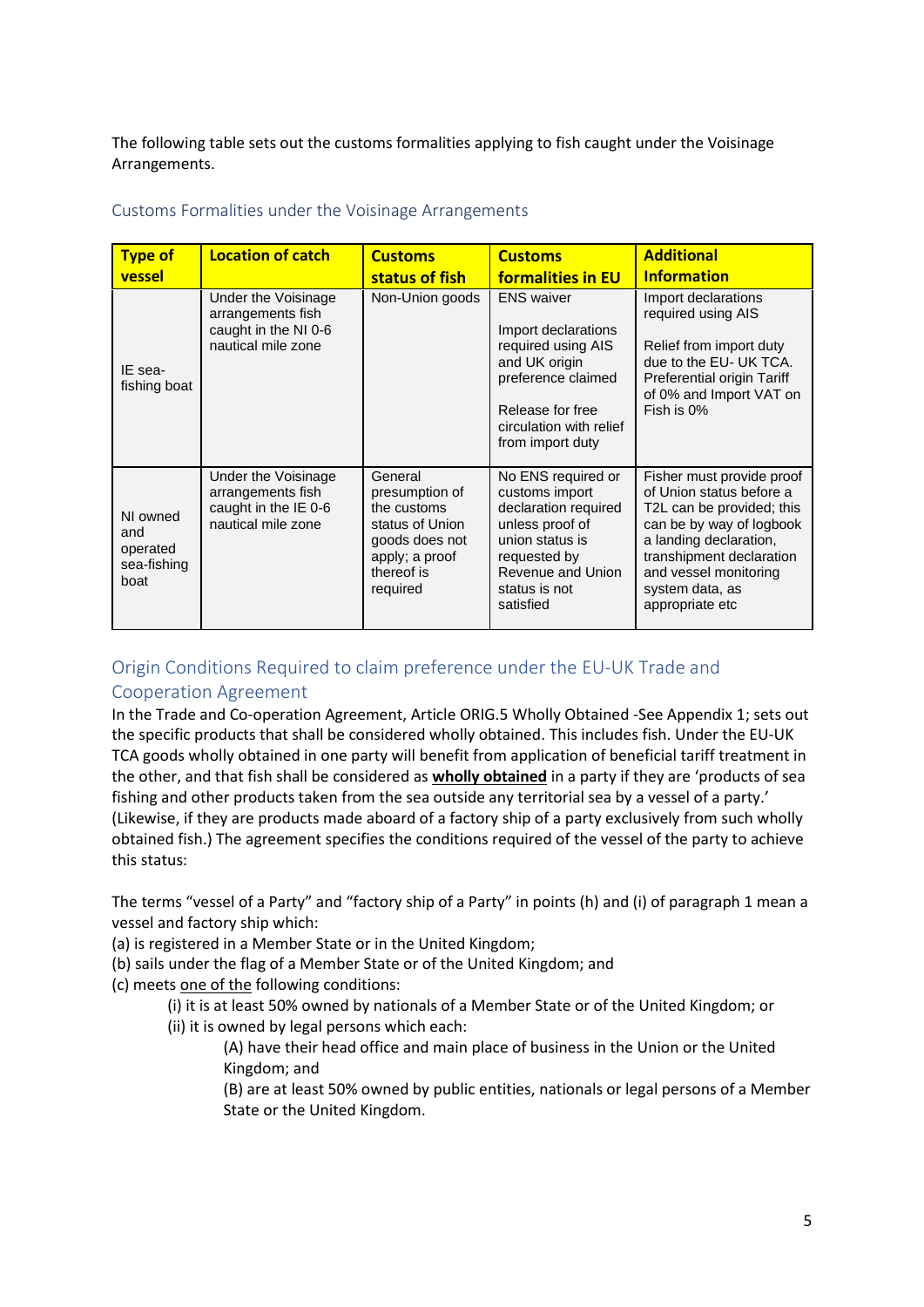#### <span id="page-5-0"></span>Customs Requirements for fish landed by Third country, including UK, flagged vessel

Where a Non-Union fishing vessel lands Non-Union goods at a designated port the following customs requirements apply:

- Submission of IMO General Declaration Inwards (FAL Form 1) to SafeSeas Ireland: [Link](https://www.imo.org/en/OurWork/Facilitation/Pages/FormsCartificates-default.aspx)
- Submission of a customs import declaration under Revenue's Automated Import System (AIS)
	- o Submission of an Entry Summary Declaration (ENS) to the Import Control System [\(ICS\)](https://www.revenue.ie/en/customs-traders-and-agents/customs-electronic-systems/import-control-system.aspx), accessible via Revenue Online Services (ROS), at least two hours prior to arrival;
	- $\circ$  Submission of a customs declaration (H1) to the Automated Import System [\(AIS\)](https://www.revenue.ie/en/customs-traders-and-agents/customs-electronic-systems/ais/what-is-ais/index.aspx) up to 30 days in advance of presentation to Customs;
	- o The origin of the fish will determine the customs duty to be paid, if any;
	- o Preferential Origin, if applicable, must be claimed on the import declaration;
	- o Submission of a Presentation Notification and Temporary Storage Declaration (G3 & G4) to [AIS](https://www.revenue.ie/en/customs-traders-and-agents/customs-electronic-systems/ais/what-is-ais/index.aspx) upon arrival;
	- o The following codes will be used in the Temporary Storage Declaration (G4) to represent the port of import.

| IETSTIENEN003-2021-APP0010 | <b>Killybegs Port</b> |
|----------------------------|-----------------------|
| IETSTIENEN003-2021-APP0011 | Castletownbere Port   |
| IETSTIENEN003-2021-APP0012 | Greencastle Port      |
| IETSTIENEN003-2021-APP0013 | Rathmullen Port       |
| IETSTIENEN003-2021-APP0014 | Burtonport            |
| IETSTIENEN003-2021-APP0015 | <b>Howth Port</b>     |
| IETSTIENEN003-2021-APP0016 | Rosamhíl Port         |
|                            |                       |

**Consignments of fish are not customs cleared to exit the port until the electronic customs import declaration has been submitted, processed and cleared by Revenue's Automated Import System (AIS).**

#### <span id="page-5-1"></span>Customs Requirements for fish landed by Union flagged vessels

Where a Union fishing vessels lands Union fish at a designated port the following customs requirements apply:

- Submission of IMO General Declaration Inwards (FAL Form 1) to SafeSeas Ireland;
- Availability of documentary proof of Union status, for example the fishing logbook, a landing declaration, transhipment declaration and vessel monitoring system data, as appropriate, as required in accordance with Council Regulation (EC) No 1224/2009 (1) and submission to Revenue on request.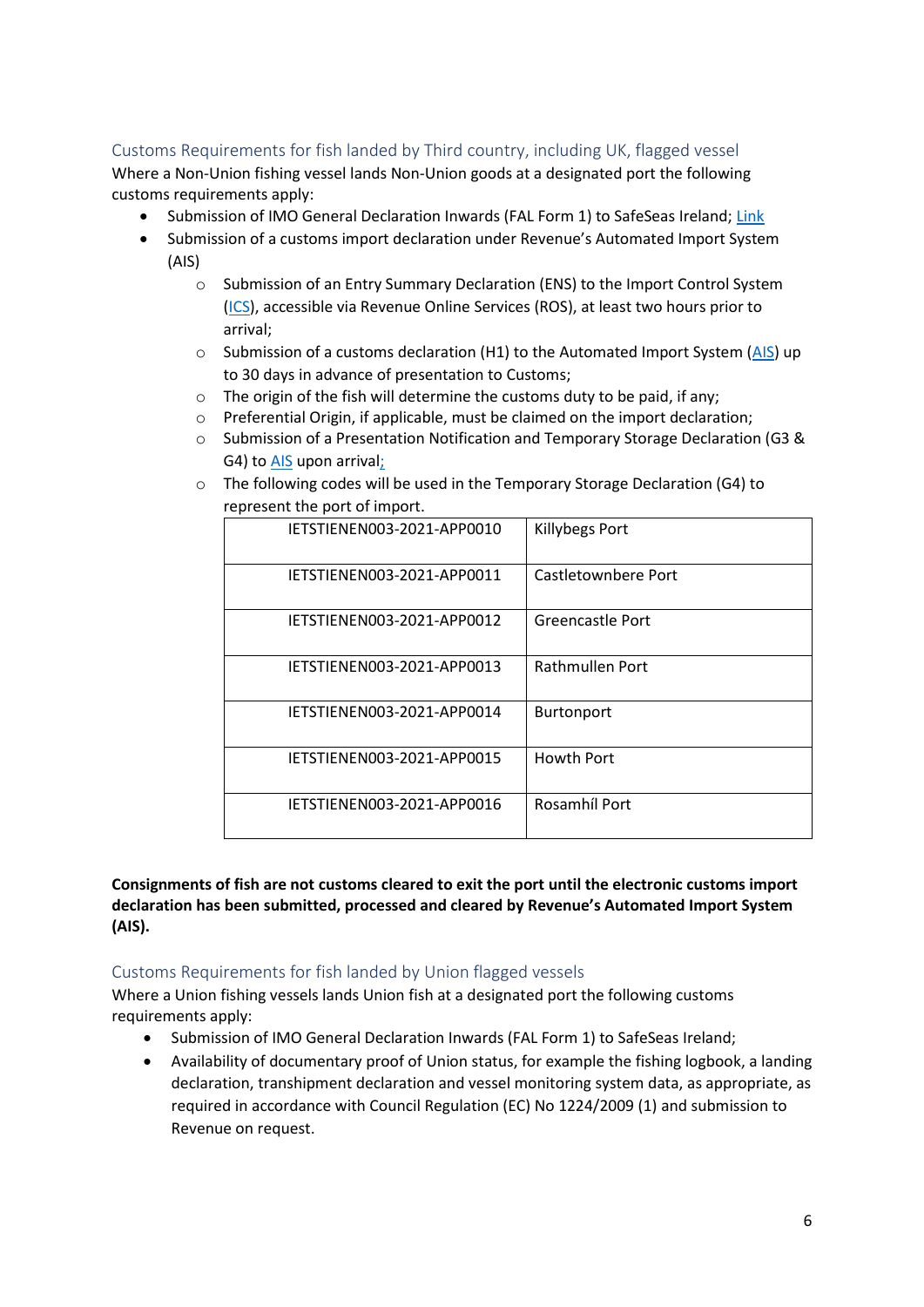#### <span id="page-6-0"></span>Payment of Customs Duty and Import VAT

- Where the origin of the fish is deemed to be UK, preferential tariff treatment (0%) must be claimed on the import declaration under the EU-UK Trade and Cooperation Agreement.
- Details on how to claim this on the import declaration are available [here.](https://www.revenue.ie/en/customs-traders-and-agents/customs-electronic-systems/aep/ecustoms-notifications/2021/ecustoms-notification-04-2021.pdf)
- Where the origin of the fish is not deemed as UK, a tariff is paid in accordance with TARIC rules. Tariffs for fish from non-preferential countries are subject to duties from 0% to 20%. Details on how to pay tariffs is available [here.](https://www.revenue.ie/en/tax-professionals/tdm/customs/aep/import-payment-methods.pdf)
- Revenue's Automated Import System will calculate the Import VAT due on the importation. The rate of import VAT is linked to the rate of VAT for fish sold in Ireland. Fish are charged at 0% currently.

#### <span id="page-6-1"></span>Noncompliance with Customs Formalities

- **Customs Offences and Penalties**
	- o The Customs Act 2015 outlines offences and penalties for contravening the requirement to declare goods on importation including seizure of the fish and the fishing vessel.
- <span id="page-6-2"></span>• **Sea-Fisheries and Maritime Jurisdiction Offences and Penalties**
	- o The Sea-Fisheries and Maritime Jurisdiction Act 2006 outlines offences and penalties for contravening the requirements of the SFPA regarding pre-notification requirements.